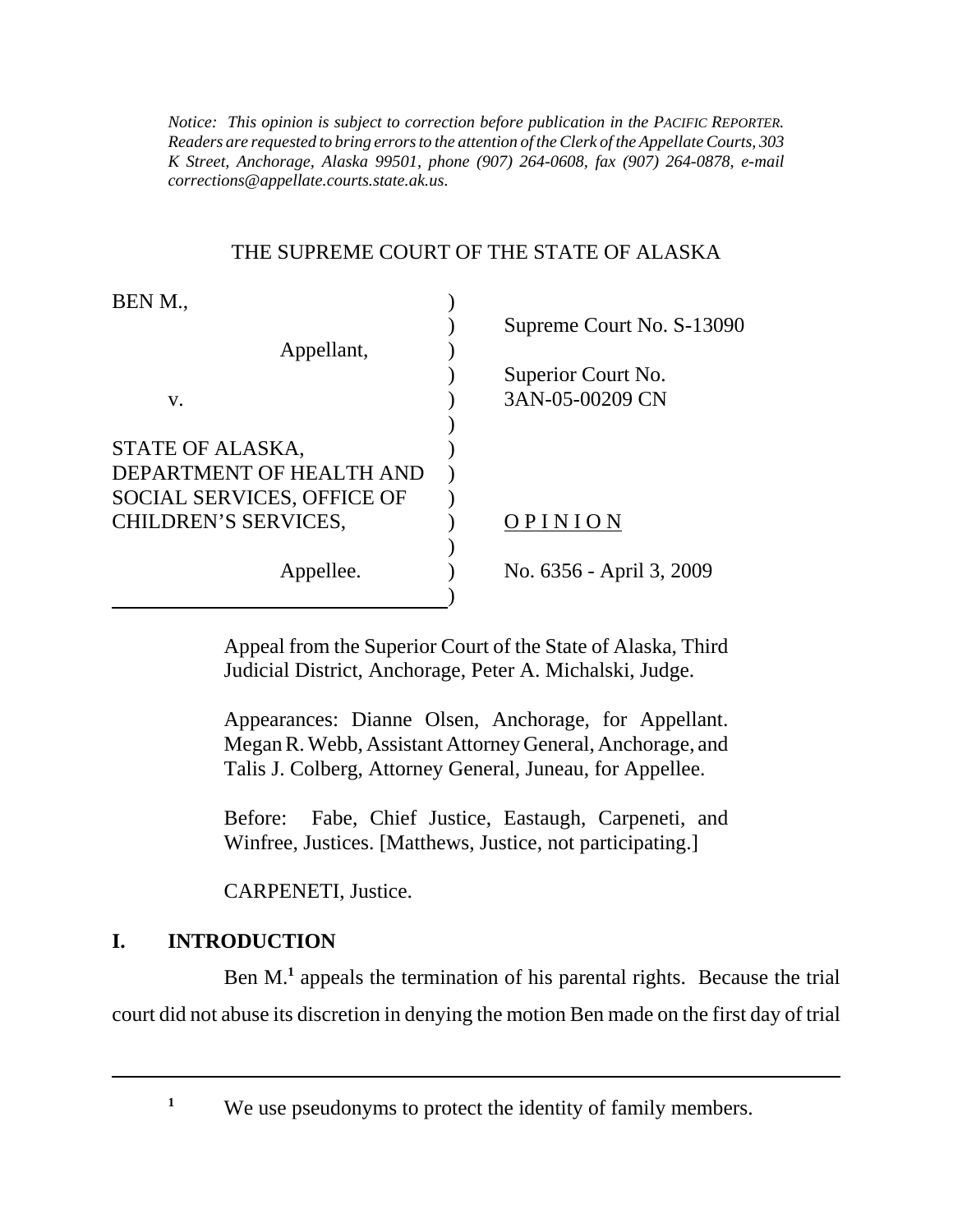to continue the trial, and because it was not error to find beyond a reasonable doubt that returning his daughter to his custody would likely cause her serious harm, or to find by clear and convincing evidence that the state made active efforts to provide services to reunify the family, we affirm the termination of Ben's parental rights.

### **II. FACTS AND PROCEEDINGS**

### **A. Facts**

Ben's daughter, Nicole, is an Indian child as defined in 25 U.S.C. § 1903(4), part of the Indian Child Welfare Act. Nicole was removed from her parents and declared a child in need of aid shortly after her birth on July 18, 2005, when she tested positive for cocaine. Nicole's mother, Robin, had previously tested positive for cocaine use during the pregnancy. Ben was incarcerated at the time. He was released from jail later in July, and in August he began taking parenting classes and visiting Nicole. He also underwent urinalysis testing to assure Office of Children's Services (OCS) that his problems with cocaine and alcohol had been addressed, and had consistently negative results for several months in fall 2005. Nicole began a trial home stay in September, with Ben agreeing to supervise contact between Nicole and Robin.

Ben and Robin stopped following their case plan and began missing urinalysis appointments in December 2005. The efforts of their caseworker Rebecca Morino to contact them met with little success. Eventually, Morino found the couple home for an unannounced visit in January 2006. The couple complied with Morino's request to take a cab to Worksafe, the entity performing the urinalysis tests, for a test that day. Ben's result was negative, but Robin's test was reported as suspect. Her specimen was out of temperature range and the report detailed other circumstances suggesting she may have been trying to falsify her result. Morino returned to the home accompanied by police officers to request that Robin leave the home. The couple yelled and gestured at her, and Ben approached her, leading an officer to step between them. The mother's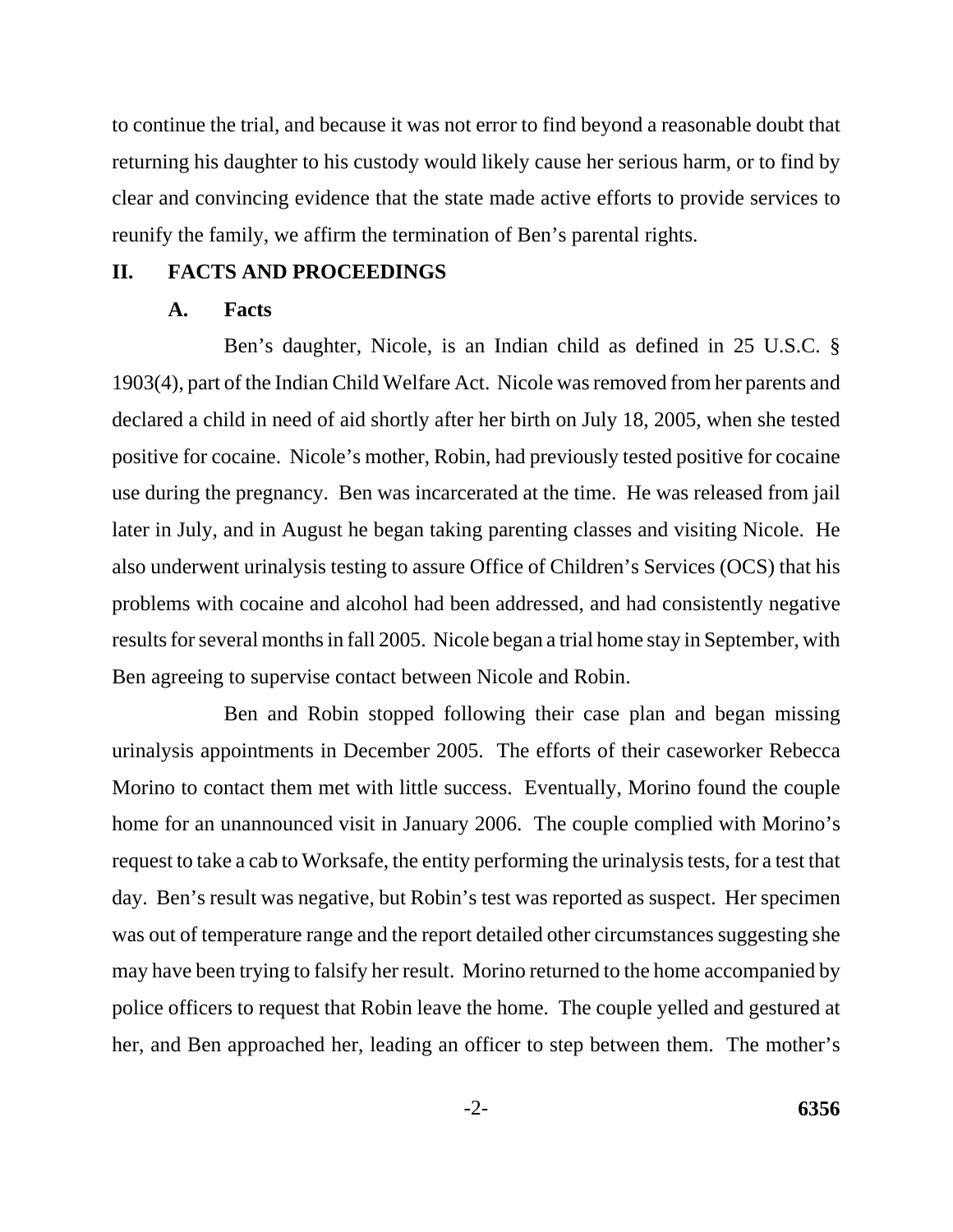urinalysis retest eventually came back positive, and Worksafe reported a later incident with the mother's urinalysis that led OCS to conclude Ben knew she was still using: The Worksafe report stated that Ben was in the lobby for several hours while she was supposed to be undergoing testing and told the receptionist that she was not yet there, but she was actually in the lobby. OCS then learned that during the time when Ben and Robin were out of contact, Robin had been using cocaine and that Ben had been involved in Robin's suspicious urinalysis incident — suggesting he knew of her ongoing cocaine use. Further, OCS discovered that the Anchorage police had been called to the home for domestic disturbances in fall 2005, and that Ben had been incarcerated for two days during that time, apparently leaving Nicole unsupervised with her mother.

OCS removed the child from the home on January 11, 2006. During the removal, Ben was very angry and yelled at the social worker. On January 17, shortly after the child's removal, OCS called Ben about his inconsistent attendance at urinalysis screening and Ben responded, "[a]s soon as you removed [Nicole], all bets were off. I'm not doing anything." Ben did not show up for urinalysis tests set up biweekly from January 13, 2006 through February 17, 2006, when Morino's request for testing with Worksafe expired. He also ended contact with OCS.

In early February Ben was evicted from his home. On February 20 he was incarcerated again. He had visitation with Nicole one or two times a month during this incarceration and was released in August 2006. He had a few visits with Nicole and was again incarcerated in September 2006, briefly released, and then re-arrested on "escape status" from ankle monitoring. His whereabouts from November 2006 until March 2007 are unknown. A new caseworker, Heather Rough, located him in jail in April 2007. That period of incarceration lasted from March 2007 until August 2007.

Ben requested visitation when he was released, but Rough found him confrontational and difficult to work with. The parties reached a new visitation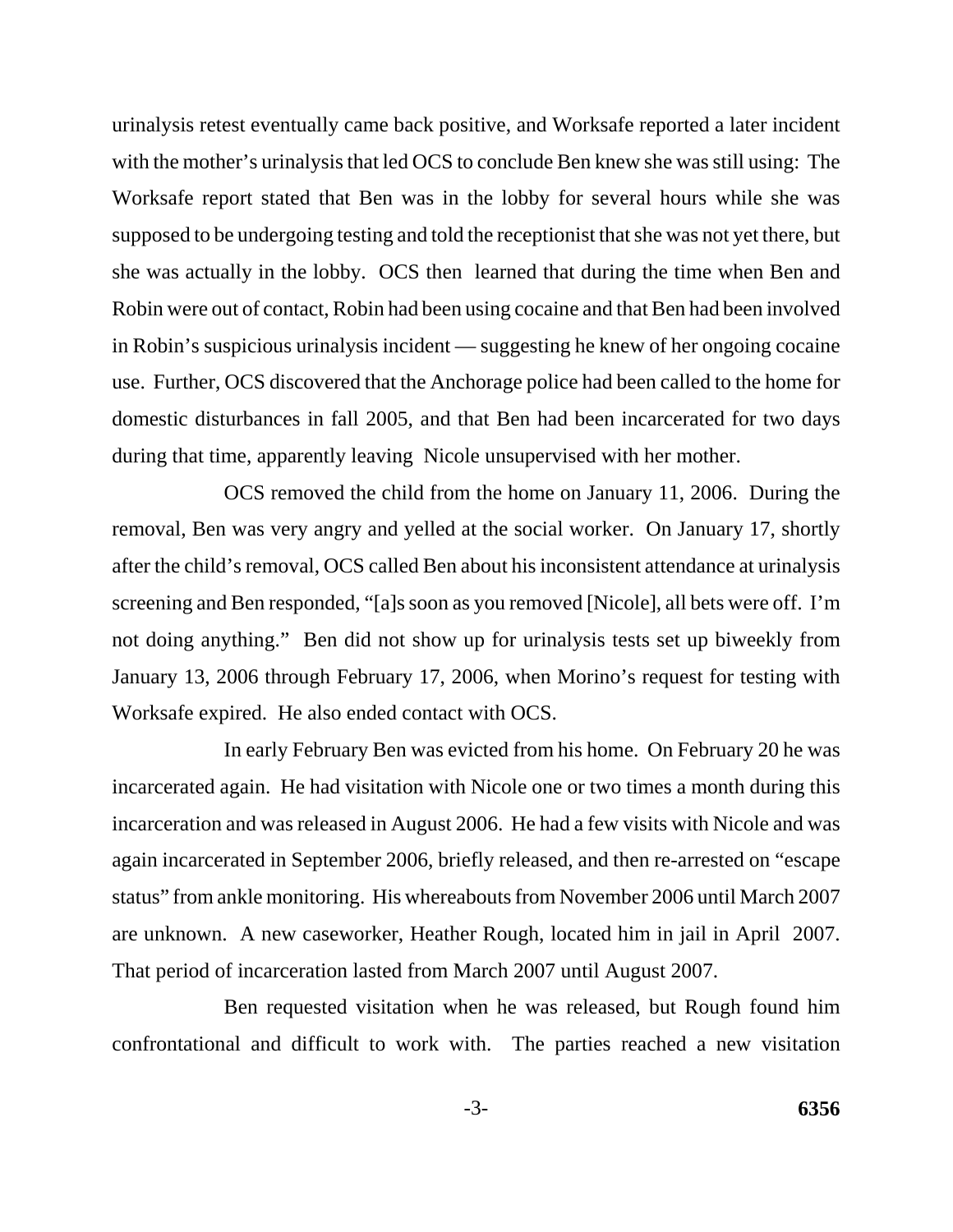agreement in October 2007, but Ben did not visit Nicole from October 2007 through the trial in March 2008. Ben was incarcerated again in October 2007. The record is unclear as to the length of this incarceration. He was released from jail on March 3, 2008, but this was apparently from a later, separate incarceration. His testimony during the motion for continuance suggested that he went into OCS in January 2008 for an assessment and understood that OCS would help him get into treatment. In March 2008, several days before trial, he briefly entered a residential treatment program and then left the following day to attend the first day of the trial. He did not attend the second day of the trial.

### **B. Proceedings**

Three days after Nicole's birth, OCS filed an "Emergency Petition for Adjudication of Child in Need of Aid and for Temporary Custody." The petition was granted and counsel was appointed. Ben had been released from jail by this time and he and Robin enrolled in parenting classes. The family's OCS caseworker filled out a case plan in August 2005 indicating that she had made numerous attempts to contact the mother and father and that they called her and said they were busy with his work as a window washer. The plan for Ben included urinalysis testing and contacting past treatment providers to confirm that substance abuse was no longer an issue for him.

OCS placed Nicole back in the home on a trial basis in September 2005. In October 2005 the parties entered a stipulation under which Nicole was declared a child in need of aid and OCS was granted temporary custody. OCS ultimately decided, in January 2006, to remove Nicole from her parents' home after repeated problems, and place her in foster care. In February 2006 the court entered a disposition order granting OCS custody of Nicole for two years. OCS had been unable to contact Ben since the conversation with Morino, just after Nicole was removed in January 2006, stating that "all bets are off."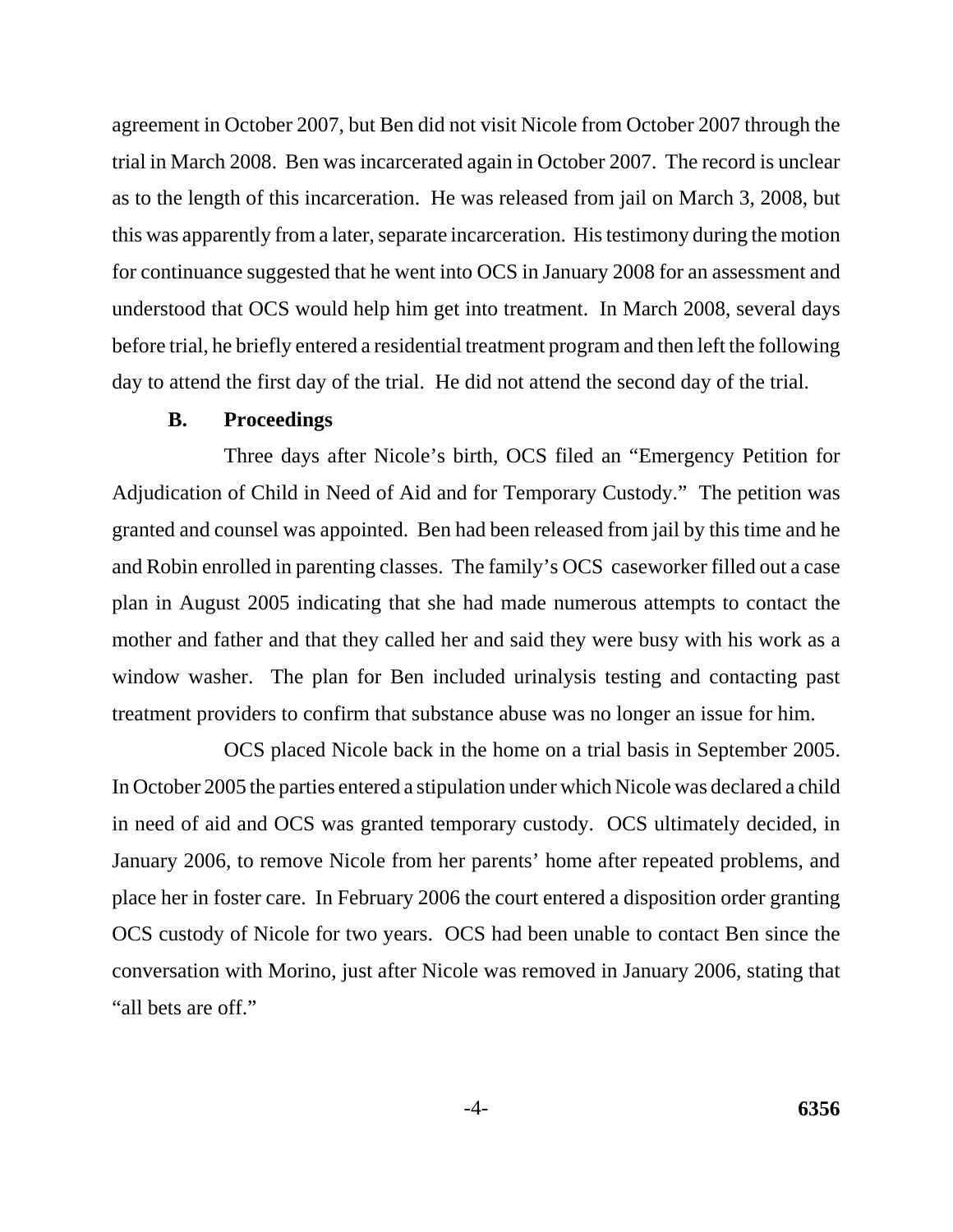In March 2006 Morino learned of Ben's incarceration on February 20 and e-mailed him in jail to set up visitation with Nicole, which occurred monthly during that incarceration. OCS researched the possibility of telephonic substance abuse assessment so that Ben could be screened for substance abuse treatment in prison; the extent and result of this research are unclear and were not the subject of testimony. A permanency hearing was held in July 2006. Morino noted in her report for a permanency hearing that the goal remained reunification but that if Ben did not comply with his case plan when released from his current incarceration, or remained incarcerated past September 2006, it would be changed to adoption. In fact Ben was released in August but then was in and out of jail for the months of September and October 2006. Morino was not able to reestablish contact with Ben until November, when she told him and his attorney that she would not schedule visitation this time until she saw some clean urinalysis tests and some compliance with the case plan.

 After November Ben fell out of contact with OCS through March 2007. Morino attempted phone calls and home visits until a new caseworker, Heather Rough, replaced her in January 2007. Rough did not initially know where Ben was until she discovered that he was incarcerated in April 2007. During that incarceration, which lasted until August 2007, Rough set up telephonic visitation while Ben was jailed in Kenai and in-person visitation once he was transferred to Anchorage. Rough testified that the only thing Ben could have done regarding his case plan during this incarceration would have been to participate in substance abuse assessment when he was about to be released. The provider she identified to conduct the assessment said that it could not screen Ben until he was about to be released, which Rough believed would be October. However, Ben was released early. Rough testified that Ben was uncooperative and confrontational at meetings, and that he became argumentative and this led to discussions being ended before any progress was made at meetings.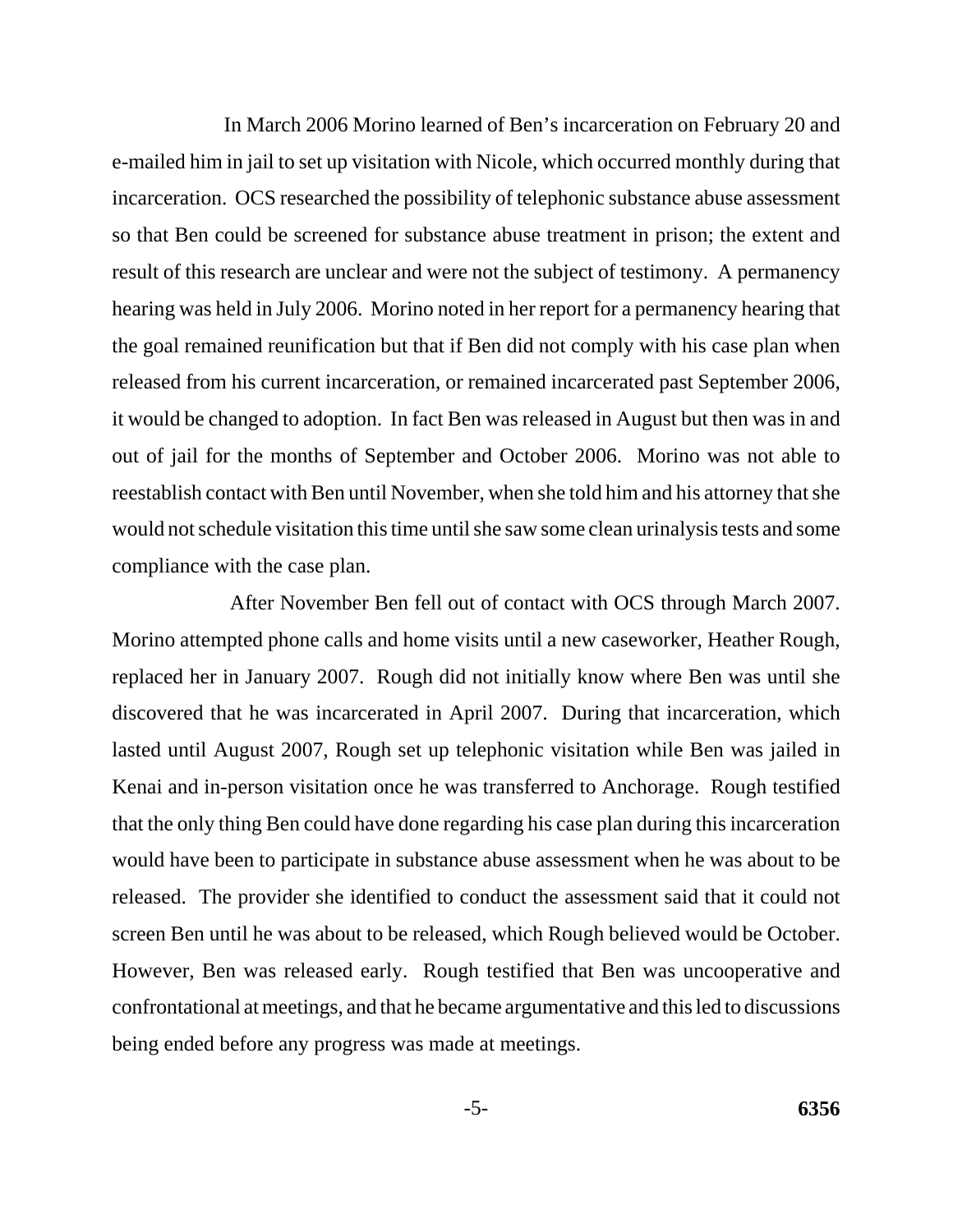The visitation plan was revised in October 2007. Under the new plan, OCS agreed to arrange for an evaluation with Dr. Washington Brown "to evaluate [Ben]'s parenting ability" by providing copies of written referral materials to all parties. Ben never showed up for visitation and fell out of contact with OCS some time soon after this, and then disappeared again. The state's amended termination motion in November 2007 states that Rough learned that month that Ben returned to prison in October for domestic assault and forcing another to become a prostitute. No evidence is in the record regarding what actions were taken by either party as to the assessment with Dr. Brown other than that Ben, if he was given written referral materials, did not use them to call and set up the appointment on his own.

 At a pre-trial conference on January 14, 2008, Ben's attorney notified the state that Ben would be requesting another visitation hearing; the state replied that he would have to complete two weeks of urinalysis testing before such a visit would be set up. At this hearing the state requested that the court direct Ben, who was in the courtroom, to provide updated contact information to enable them to set up an evaluation with their expert, Dr. Michael C. Rose. The state did not present evidence on whether this occurred or what efforts it made to set up a meeting with Dr. Rose. Anne Ashton, who took over as caseworker on this case in January 2008, testified that Ben was out of touch from the time she took over the case and that he called OCS in March 2007 and spoke to another caseworker but did not leave his contact information for Ashton to return his call.

Also at the January 14 pre-trial conference, Ben's counsel withdrew because of a potential conflict if one of the state's proposed witnesses testified. At first, during the pre-trial conference at which the potential conflict was initially raised, OCS offered not to call the witness to avoid a long continuance while Ben's new counsel prepared for trial. However, during the same hearing, the trial was continued for Robin's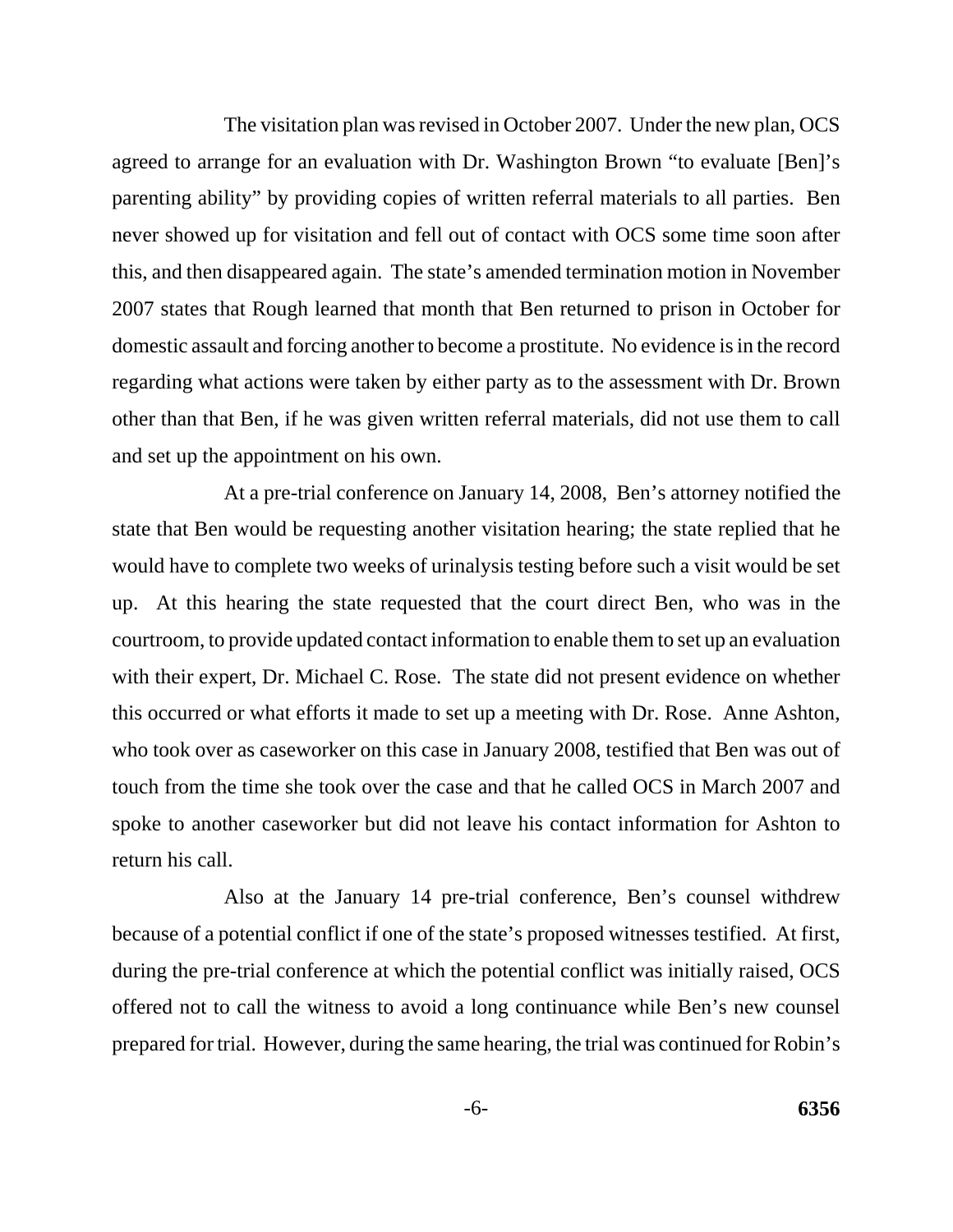sake. The trial would concern both parents' rights, and Robin had requested a representation hearing that could have resulted in a new attorney for her. The court asked both Ben's and Robin's attorneys how long a new attorney would need to get up to speed on the case; both agreed six weeks was reasonable, so the court scheduled trial for March 26, more than eight weeks away. Ultimately, because of the length of the continuation, OCS decided to insist on calling the witness that raised the potential conflict for Ben's original attorney, and counsel withdrew. The court appointed the Office of Public Advocacy to provide conflict counsel for Ben on January 18, 2008. Ben's new attorney entered an appearance on February 1, 2008.

One week before the scheduled trial date in March 2008, Ben asked for a representation hearing because he "did not believe that [his attorney] could be prepared to try the case and . . . wanted to get [it] on the record." A confidential hearing was held before Superior Court Judge Sen K. Tan. However, Ben's attorney remained on the case, Judge Tan's decision is not an issue on appeal, and Ben does not raise a claim of inadequate assistance of counsel.

After trial concerning termination of both parents' parental rights on March 26 and 27, 2008, Superior Court Judge Peter A. Michalski found that Ben had a substance abuse problem that affected his ability to maintain visitation with Nicole and therefore his ability to parent; that Ben abandoned Nicole by not visiting her from November 2006 to April 2007 and again from October 2007 to the time of trial; that he failed to participate in his case plan; that there was clear and convincing evidence that he had not remedied the conduct that put the child at substantial risk; that there was clear and convincing evidence that active efforts had been made to provide remedial services and rehabilitative programs to prevent the breakup of the family; and that there was evidence beyond a reasonable doubt that returning the child to either parent's custody would likely result in serious physical or emotional damage to her.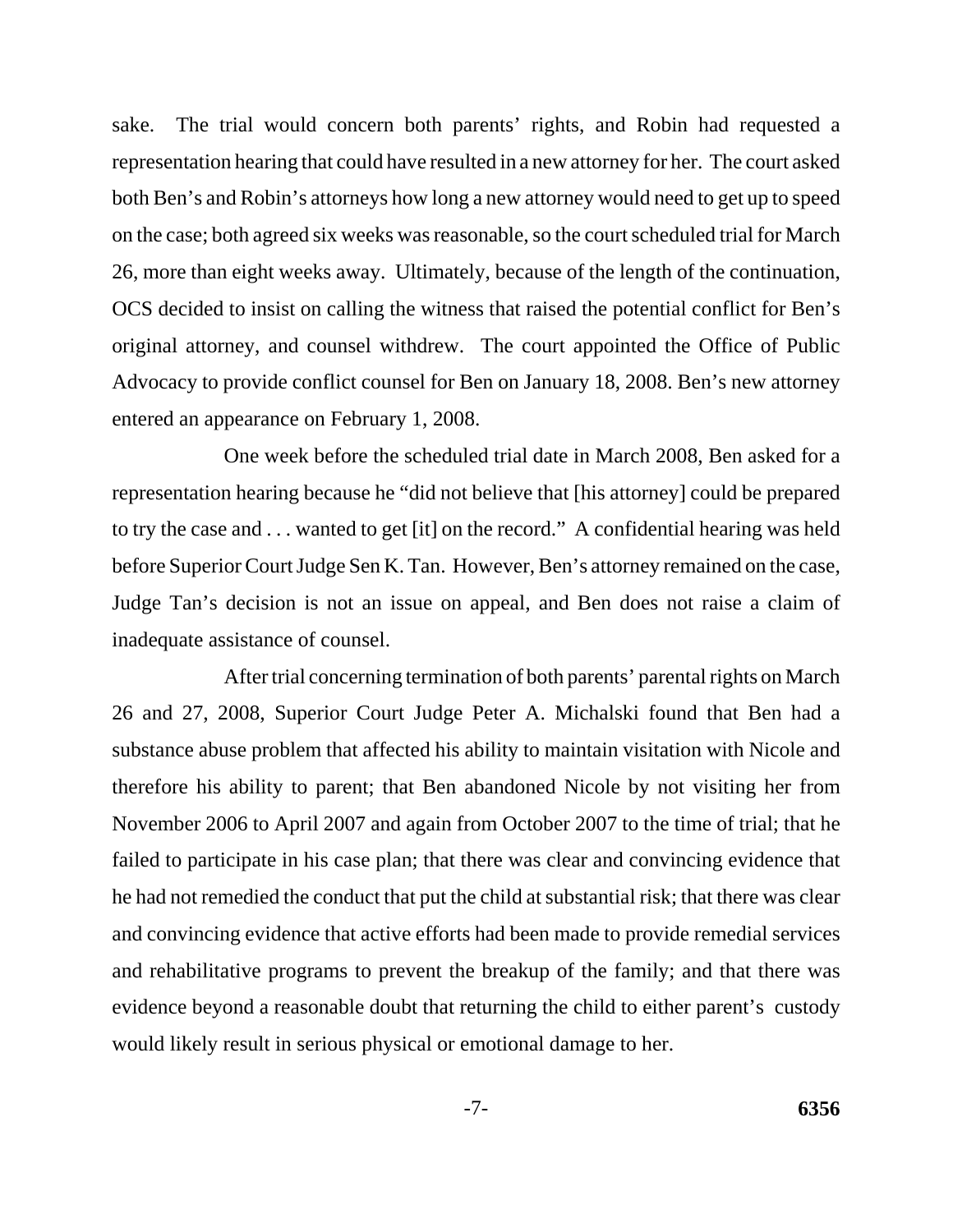Ben appeals. He argues that the trial court abused its discretion in denying his motion for a continuance on the day of trial. He also argues that the required expert support for the finding of likely emotional damage beyond a reasonable doubt was lacking because the expert, Dr. Rose, did not meet with Ben or the child, and reported his findings at a very high level of generality. His final argument is that the trial court erred in finding by clear and convincing evidence that the state provided active remedial efforts to prevent the breakup of his family.

### **III. STANDARD OF REVIEW**

 We review a denial of a motion to continue for abuse of discretion, determining whether a party has been deprived of a substantial right or seriously prejudiced by the lower court's ruling.**<sup>2</sup>** Whether substantial evidence supports the trial court's conclusion that a child is likely to be seriously harmed if returned to her parent is a mixed question of fact and law, while whether the expert testimony requirement of Indian Child Welfare Act is satisfied is a pure question of law which we review *de novo*. **3** Finally, the question of whether OCS used active remedial efforts to reunify the family is a mixed question of law and fact.**<sup>4</sup>** When reviewing mixed questions of law and fact, we review factual questions under the clearly erroneous standard and legal questions using our independent judgment.**<sup>5</sup>** 

**<sup>4</sup>** *Id.* 

**<sup>5</sup>** *A.M. v. State*, 945 P.2d 296, 304 n.10 (Alaska 1997).

**<sup>2</sup>** *State, Dep't of Transp. & Pub. Facilities v. Miller*, 145 P.3d 521, 528 (Alaska 2006).

**<sup>3</sup>** *E.A. v. State, Dep't of Family & Youth Servs.*, 46 P.3d 986, 989 (Alaska 2002).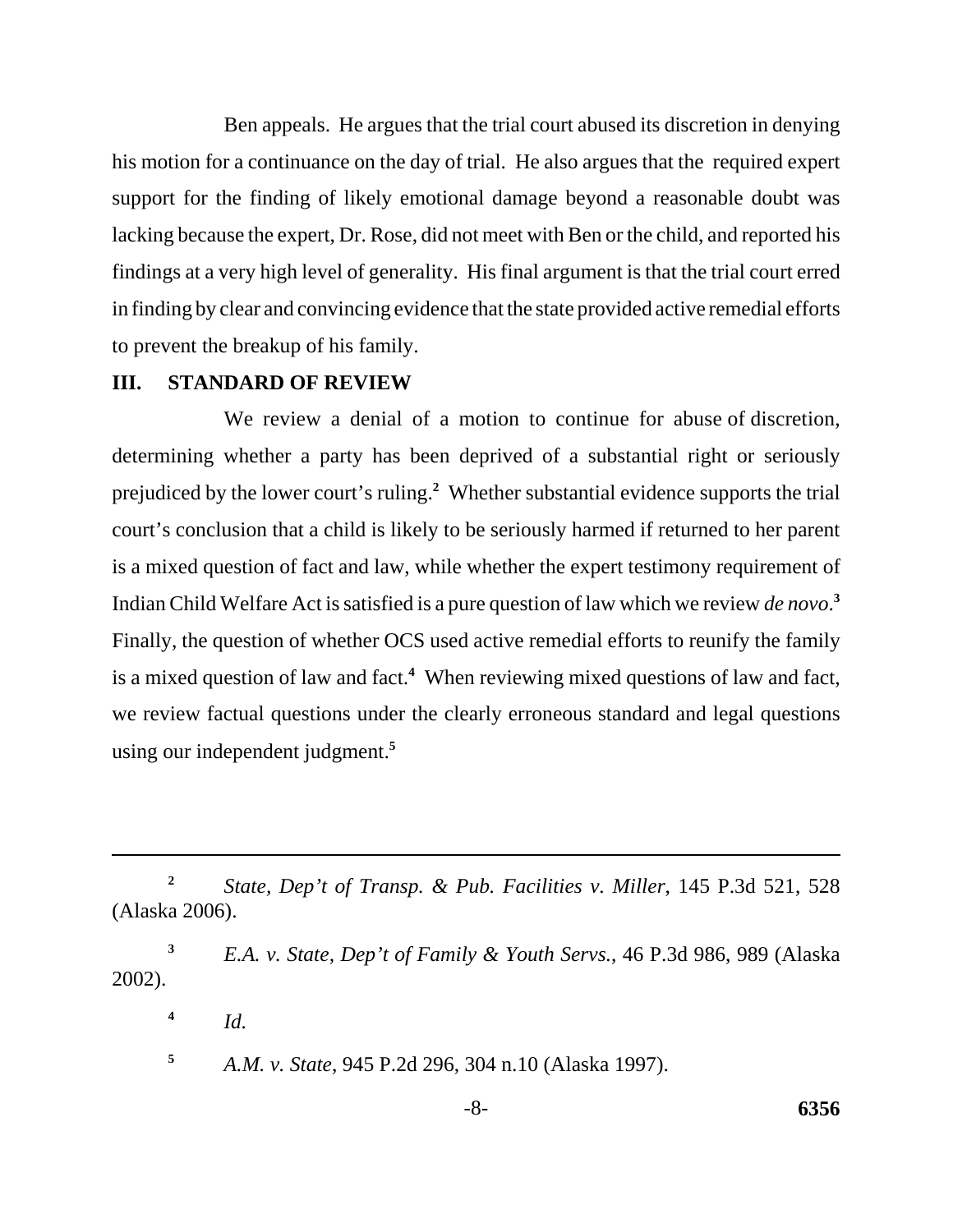## **IV. DISCUSSION**

# **A. The Trial Court Did Not Abuse Its Discretion in Denying Ben's Request for a Continuance of the Termination Trial.**

Ben argues that the court abused its discretion by denying his request for continuance. He first claims that his attorney was too newly appointed. He then argues that the court abused its discretion by declining to continue the case so that he could enter substance abuse residential treatment. He also claims that OCS was responsible for most of the delays prior to his request for a continuance, and that the state did not argue that the continuance was contrary to its or the child's interest.

The original trial date in this case was August 6, 2007. Ben obtained a continuance to attempt to mediate the case. The new trial date — October 15 and 16, 2007 — was continued at the state's request because a witness was unavailable. Trial was then set for January 2008. Finally, the January 2008 trial was continued because the state failed to provide the required expert witness disclosures.

To show that the court abused its discretion in denying his request for a continuance, Ben must show that he was deprived of a substantial right or that he was seriously prejudiced by the denial of a continuance.<sup>6</sup> Ben does not present an argument that he was seriously prejudiced by his counsel's performance. His substitute counsel began work on the case sometime between January 18, 2008 and February 1, 2008. At a minimum, he had more than seven weeks to prepare for trial. Just before trial, Ben had the opportunity to present his concerns about his new attorney's preparedness at a confidential representation hearing. Judge Tan found no reason for concern about Ben's attorney's ability to represent him, and Judge Tan's decision is not an issue on appeal. On the day of trial, Ben's attorney did not himself claim to be unprepared; Ben testified

**<sup>6</sup>** *Miller*, 145 P.3d at 528.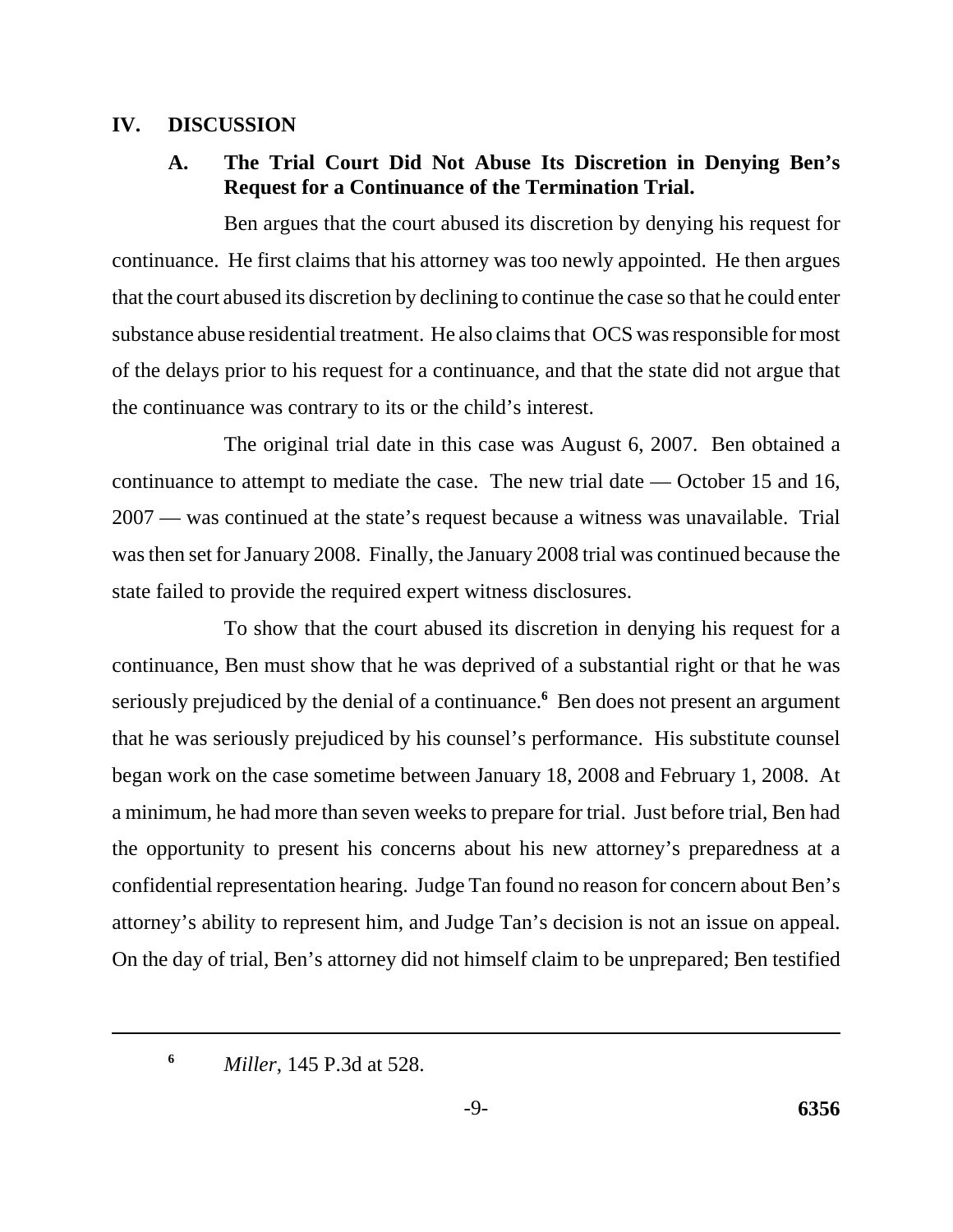only that he felt uncomfortable proceeding and wanted to appeal Judge Tan's ruling on the representation hearing.

There was no evidence that Ben's attorney had been unable to prepare in the six to eight weeks provided, and Ben presents no examples of witnesses or evidence that his attorney could have produced if given more preparation time. And we place substantial weight on Judge Michalski's efforts to obtain an estimate of necessary preparation time for new counsel at a hearing in January 2008, when it first became clear that Ben's original counsel would have to withdraw. At that hearing, the court asked Robin's counsel for an estimate of adequate time to prepare so that he could schedule a new trial date. Robin's counsel replied that six weeks would be adequate, and Ben's original counsel agreed with that estimate. And the court provided that much time. Ben was not deprived of a substantial right with regard to the proceedings. He makes no claim that representation was inadequate or ineffective, instead arguing only that he feels that his attorney possibly could have been better prepared. The substantial right Ben claims deprivation of is his right to parent — the central issue of the trial. However, because he fails to show that his right to fairly present his case was impaired,**<sup>7</sup>** we do not find that the denial of a continuance unfairly led to the ultimate result at the trial.

Finally, Ben argues that the trial court abused its discretion by denying his request for a continuance to complete substance abuse treatment. As we discuss in detail in Part IV.C, Ben did not cooperate with his reunification plan from June 2005 through the trial date. Ben had ample opportunity from 2005 through 2007 to obtain an assessment and enter treatment. Further, trial in this case was originally scheduled for

**<sup>7</sup>** *See Siggelkow v. Siggelkow*, 643 P.2d 985, 988 (Alaska 1982) (primary concern in abuse of discretion inquiry for denial of motion for continuance is to avoid prejudicing substantial rights by forcing party to try case without being able to fairly present his case).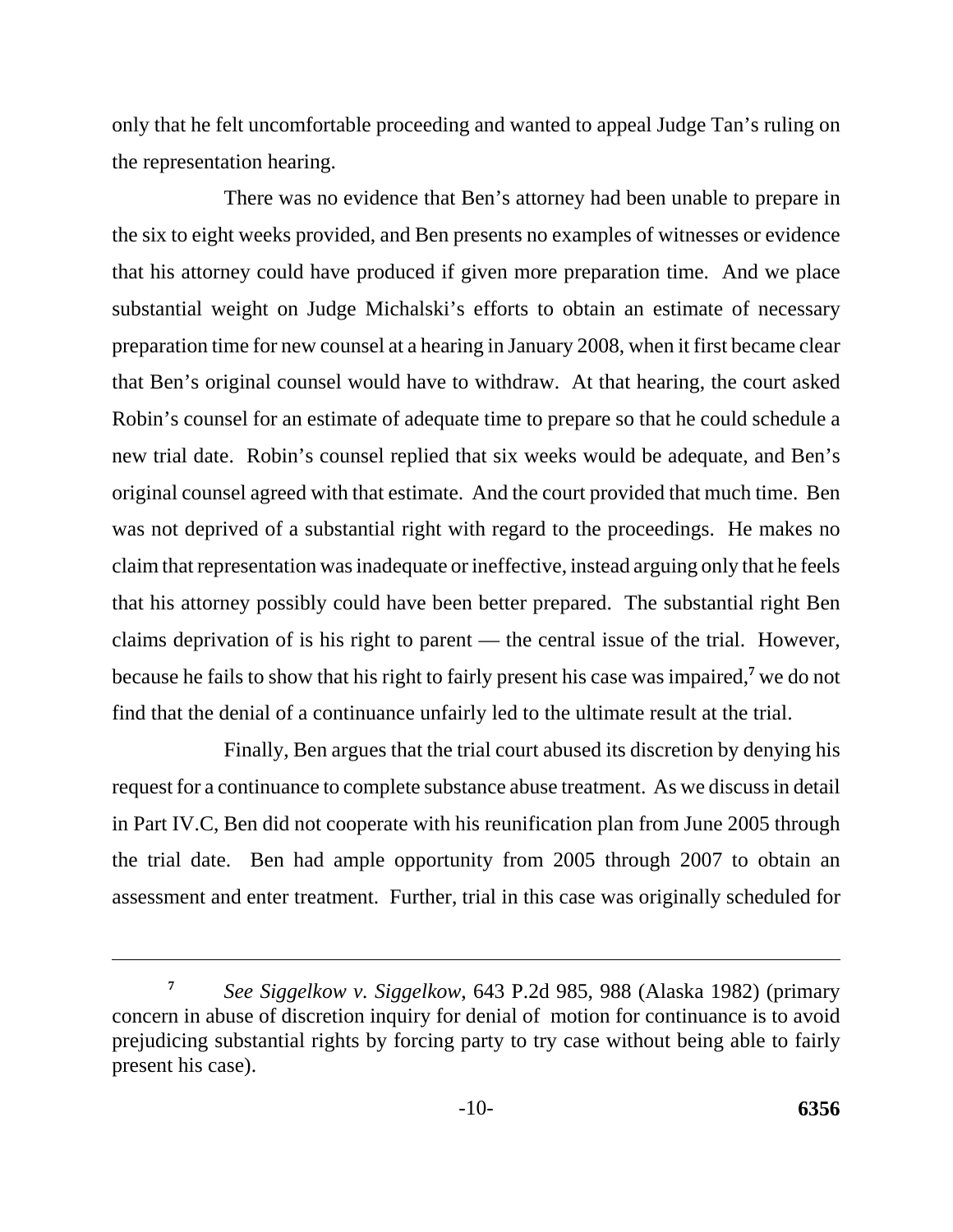August 2007, and we have emphasized that CINA cases are very time-sensitive.**<sup>8</sup>** The court's decision to avoid further delay was not an abuse of discretion.

**B. It Was Not Clearly Erroneous for the Trial Court To Find Evidence Beyond a Reasonable Doubt that Nicole Was Likely To Suffer Serious Emotional or Physical Damage if Returned to Ben.**

The federal Indian Child Welfare Act (ICWA) requires that before terminating parental rights, a court must find by evidence beyond a reasonable doubt that returning the child to the parent is likely to result in serious physical or emotional damage to the child, and that this finding be supported by expert testimony.<sup>9</sup> Proof that a parent's custody is likely to cause a child serious harm requires proof that (1) the parent's conduct is likely to harm the children and (2) the parent's conduct is unlikely to change.**<sup>10</sup>** This can be proven through expert testimony alone or through aggregating expert testimony with other evidence such as testimony of lay witnesses.<sup>11</sup> Ben argues that the trial court should not have relied on the expert testimony of Dr. Michael Rose. He claims that because Dr. Rose did not meet or evaluate him or his daughter, the testimony was insufficiently rooted in details of his specific situation.

In *C.J. v. State, Department of Health & Social Services***<sup>12</sup>** and a companion case, *J.J. v. State, Department of Health & Social Services*, **13** we held that the evidence

**<sup>8</sup>** *S.B. v. State, Dep't of Health & Soc. Servs.*, 61 P.3d 6, 16 (Alaska 2002).

**<sup>9</sup>** 25 U.S.C. § 1912(f) (2006).

**<sup>10</sup>** *L.G. v. State, Dep't of Health & Soc. Servs.*, 14 P.3d 946, 950 (Alaska 2000).

 $11$  *Id.* 

**<sup>12</sup>** 18 P.3d 1214 (Alaska 2001).

**<sup>13</sup>** 38 P.3d 7 (Alaska 2001).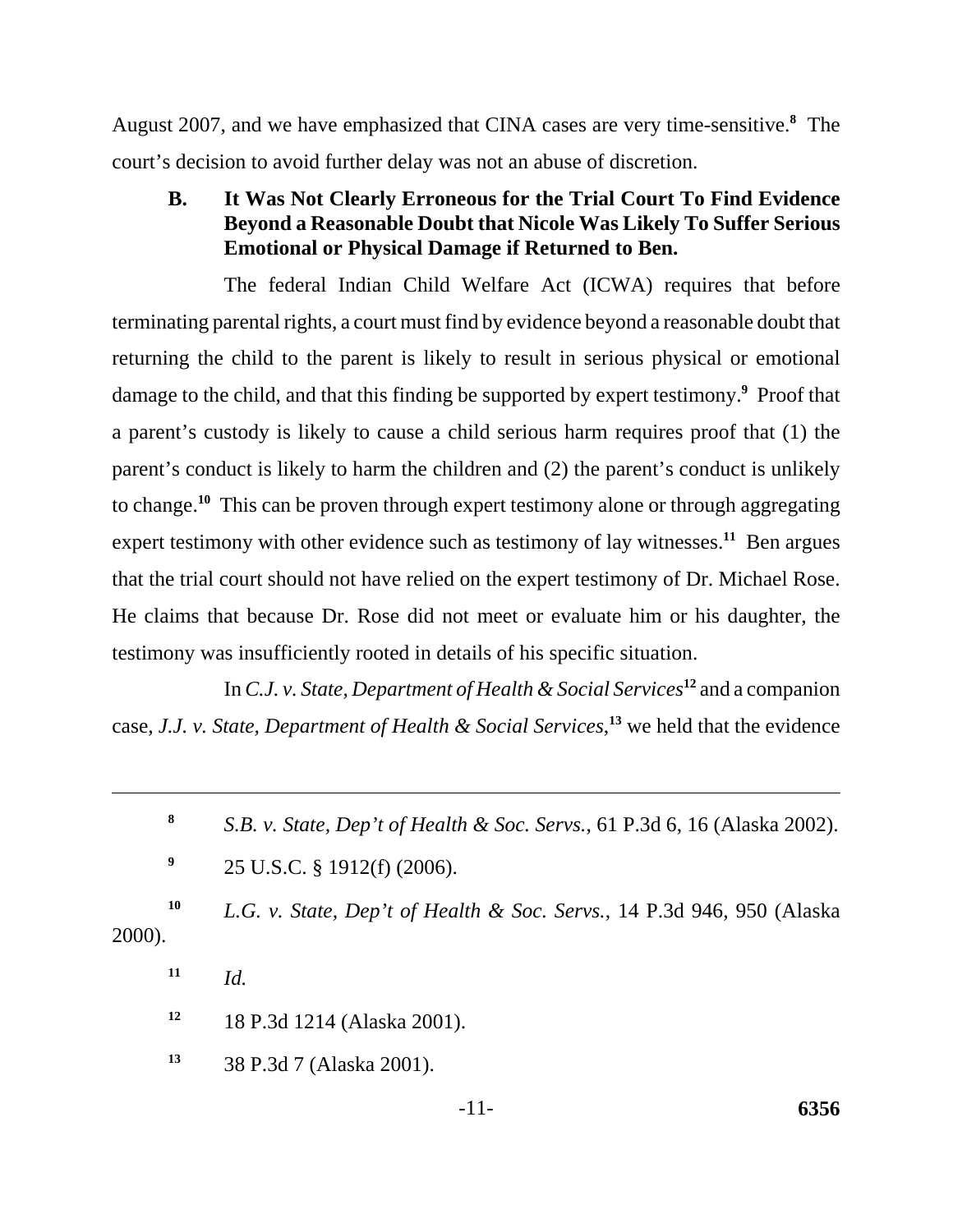before the trial court did not support finding that placing the children with either of their parents would result in serious damage to them.**<sup>14</sup>** We carefully analyzed the information on which the expert based his conclusions and the contradictory information in the record, and specifically and explicitly stated that we did not hold that in-person interviews were required in every case.**<sup>15</sup>** In both cases, the expert was unaware of significant recent progress the parents had made.**<sup>16</sup>** On the other hand, in *J.A. v. State*, *Division of Family & Youth Services*, **<sup>17</sup>** we reached the opposite conclusion although the expert had not evaluated the parents, where the expert's answers to hypothetical questions were specific and based on the full and accurate facts of the case.**<sup>18</sup>** Finally, in *E.A. v. State, Division of Family & Youth Services*, **<sup>19</sup>** we expressly recognized that the state's expert testimony need not meet the burden of proof standing alone so long as it supports the court's conclusion.**<sup>20</sup>**

 It is possible that Dr. Rose's testimony would have been stronger or more detailed had he evaluated Ben in person. We note that Dr. Rose attempted to arrange a meeting through OCS. We also note that the record indicates that Ben was not in contact with OCS during the period in early 2008 in which Dr. Rose wished to meet with him. Ultimately, however, the issue is not the efforts made to arrange for a meeting, nor is it

- **<sup>14</sup>** *C.J.*, 18 P.3d at 1218; *J.J.*, 38 P.3d at 10.
- **<sup>15</sup>** *C.J.*, 18 P.3d at 1218.
- **<sup>16</sup>** *J.J.*, 38 P.3d at 10; *C.J.*, 18 P.3d at 1219.
- **<sup>17</sup>** 50 P.3d 395 (Alaska 2002).
- **<sup>18</sup>** *Id.* at 401.
- **<sup>19</sup>** 46 P.3d 386 (Alaska 2002).
- **<sup>20</sup>** *Id.* at 992.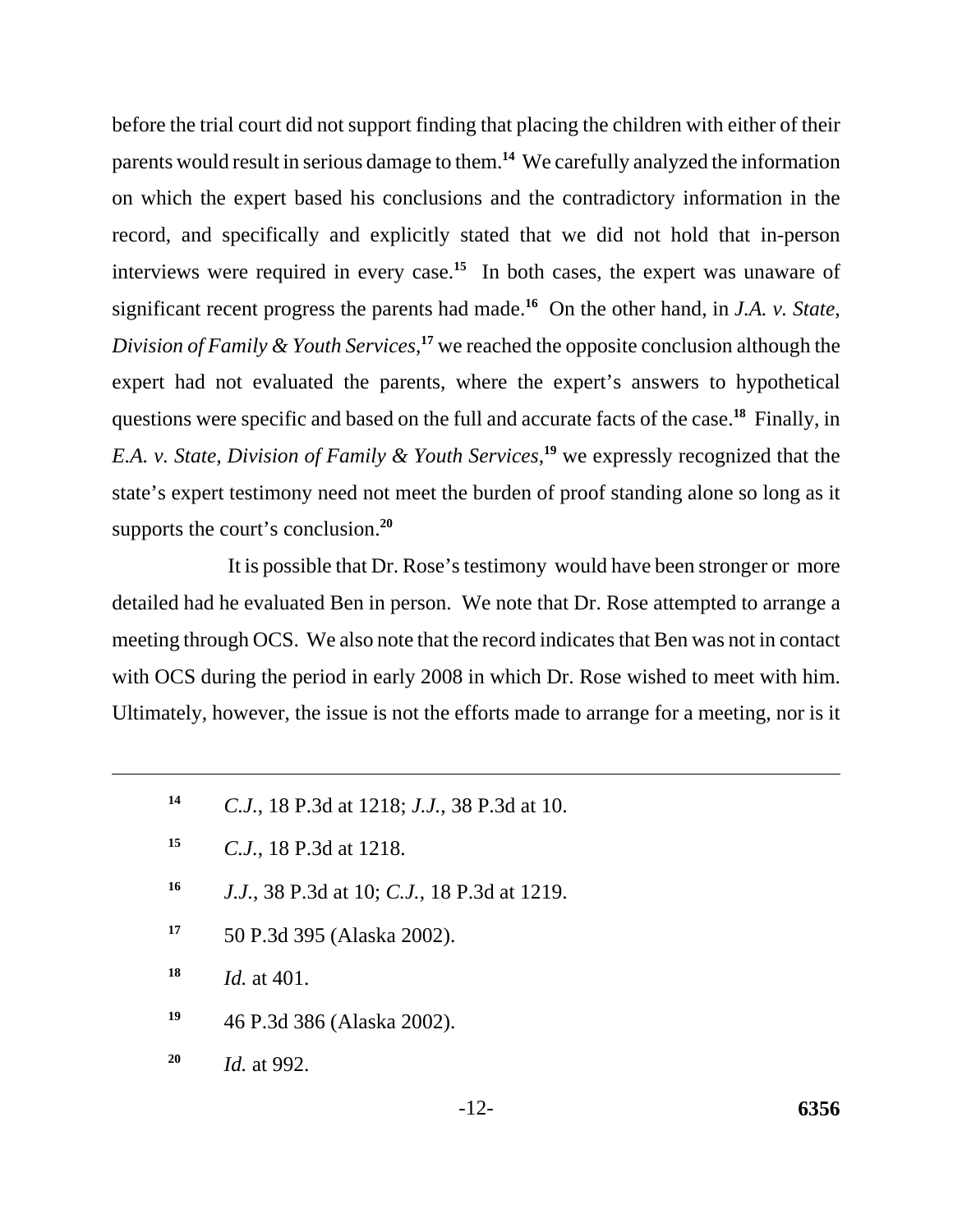whether the court should have disregarded the entirety of Dr. Rose's opinion. Our case law is clear that in-person meetings are not required and the requirement for expert testimony is that it support the ultimate conclusion. The issues are whether the expert disregarded or was unaware of contrary evidence, and whether the testimony was so vague and generalized that the trial court clearly erred in according weight to it.

In his testimony, Dr. Rose identified substance abuse, domestic violence, and psychological problems as the reasons that he believed that Ben could cause harm to Nicole. With respect to substance abuse, Dr. Rose testified to the likely problems faced by parents caring for children while under the influence of substances, such as overreaction and defective judgment. Dr. Rose was aware of numerous missed urinalysis tests from 2005 to 2007, Ben's testimony that he had relapsed in December 2007, and the detailed records of treatment from Ben's court-ordered substance abuse treatment in 2004. Dr. Rose concluded that Ben had a high probability of relapse and would need further treatment.

Based on Ben's long criminal history, including episodes of family violence and Ben's arrest for forcing Robin into prostitution, Dr. Rose concluded that Ben needed "to address the other psychological problems that are reflected" and that he had "personality features that are dysfunctional and certainly detrimental to a child." Dr. Rose was clear that he was in no position to diagnose Ben with any particular disorder without examining him. However, Dr. Rose testified that children exposed to domestic violence can suffer negative effects to their self-esteem and emotional stability.

This testimony was consistent with other evidence at trial. The trial court found, based on other testimony, that Ben missed urinalysis appointments because he knew they would be positive, and he knew that he would be unable to visit Nicole with positive urinalysis tests. Other testimony demonstrated that Ben was aggressive and disruptive to the point that Ben would have been expelled from residential treatment had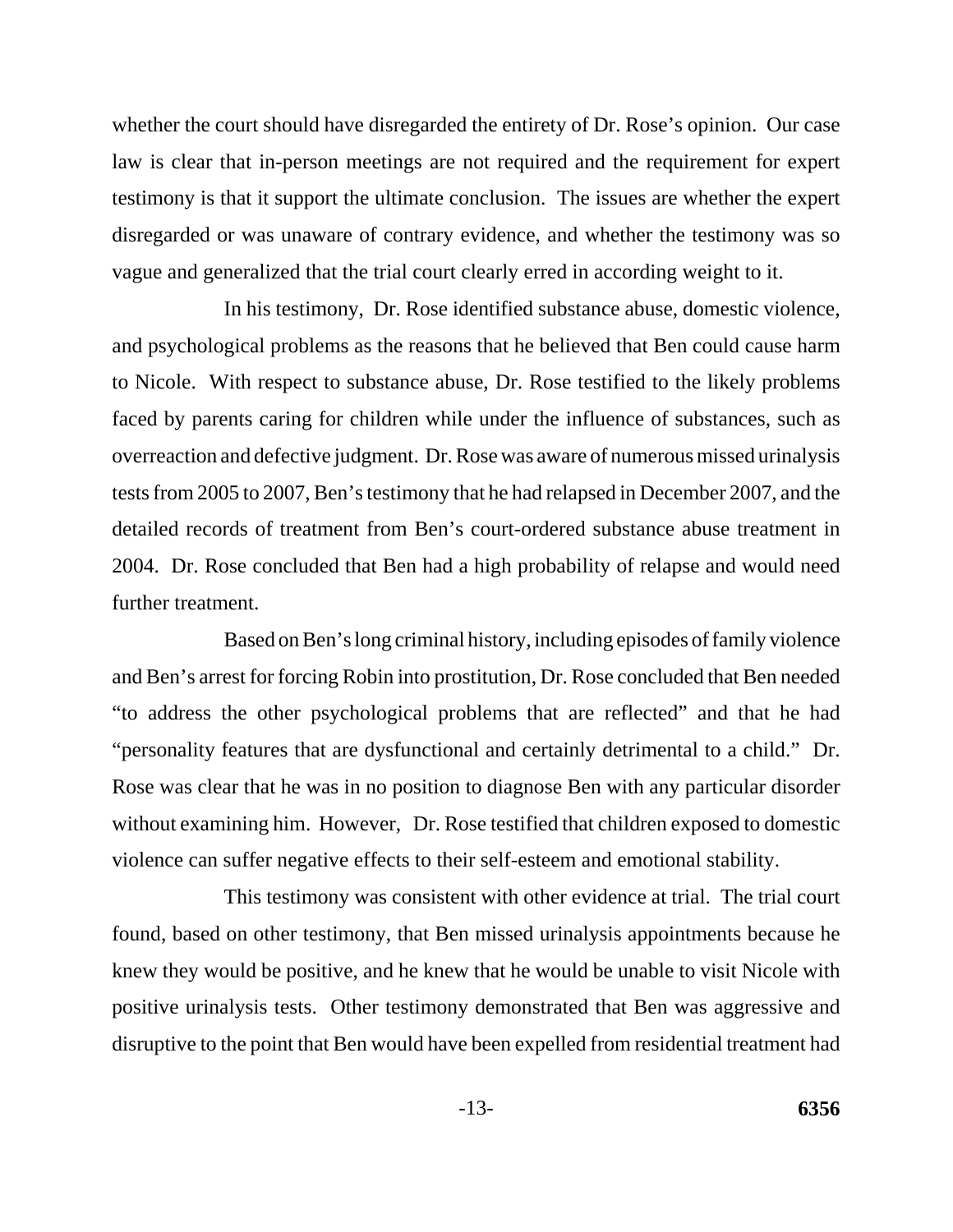he not voluntarily left. This aggressive behavior prevented his caseworker at OCS from making any progress with him on the few occasions she was able to locate him and get him to meet with her. All of this testimony and the treatment records in evidence supported the same conclusion as Dr. Rose's testimony. Dr. Rose's conclusions were not, unlike the expert opinions in *J.J*. and *C.J.*, contradicted by any other evidence at trial.**<sup>21</sup>**

The trial court found that Ben did not visit Nicole for two periods of time that exceeded six months, and that this failure constituted abandonment of Nicole. Ben did not notify anyone of his whereabouts to arrange visitation in jail nor did he attempt to set up visitation outside of jail. Dr. Rose testified that the long periods of loss of contact, such as those periods longer than six months leading up to the trial, could affect the attachment and bonding process. The record contains substantial evidence demonstrating that Ben failed to show progress in recovering from his substance abuse, that he recently and apparently severely abused Nicole's mother, that he failed to seek visitation, and that he was repeatedly incarcerated, leaving him unable to create a stable home environment. Based on this evidence, as well as Dr. Rose's testimony, we conclude there is substantial evidence to support the court's finding beyond a reasonable doubt that returning Nicole to Ben's custody would be likely to result in serious emotional and/or physical damage to the child.

# **C. The Trial Court Did Not Err in Finding that OCS Made Active and Reasonable Efforts To Provide Remedial Services to Ben.**

Ben argues that from the 2006 removal of Nicole onward, OCS's efforts to provide him with remedial services were inadequate to meet ICWA's requirement that

**<sup>21</sup>** *See J.J.*, 38 P.3d at 10; *C.J.*, 18 P. 3d at 1219.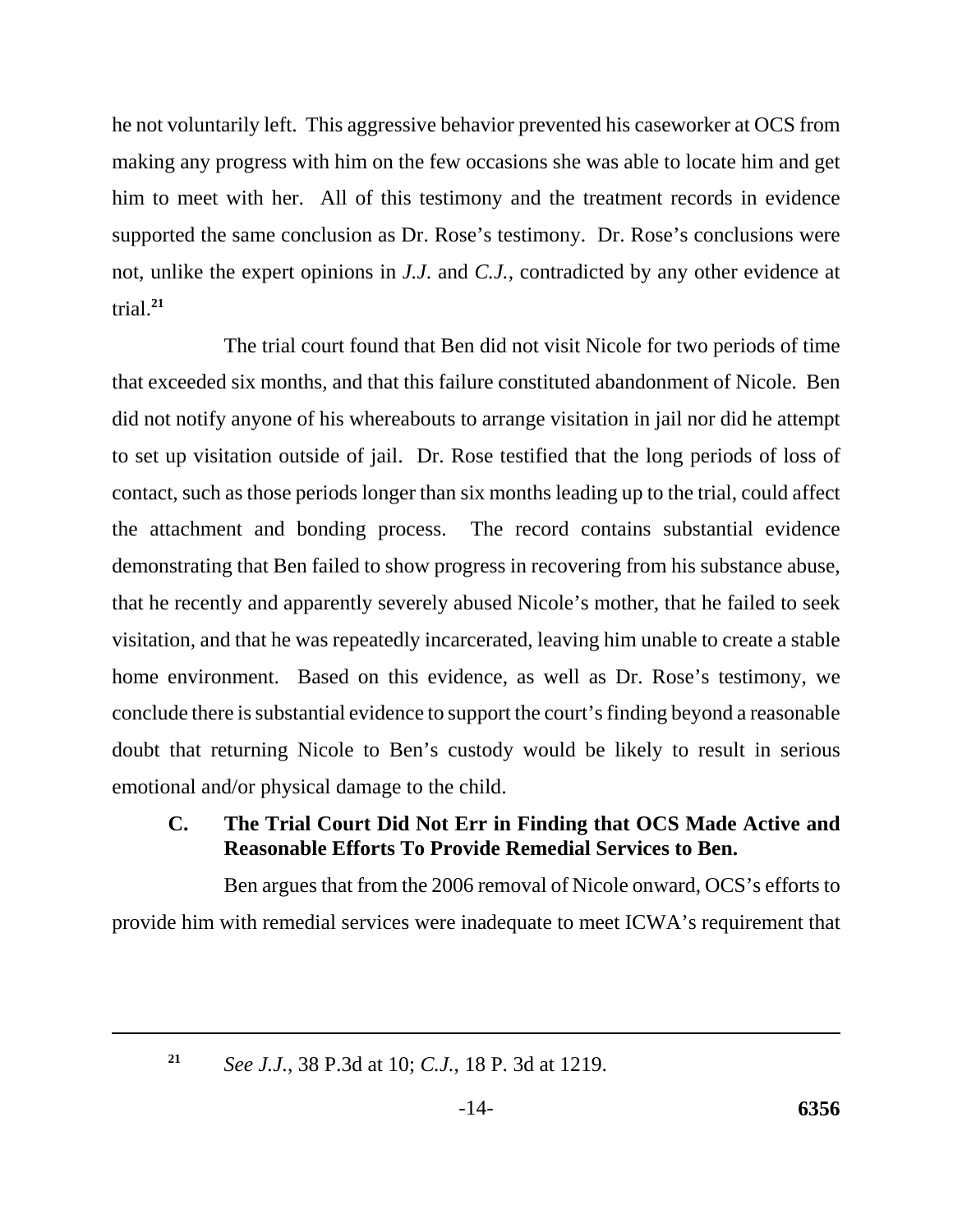the state make "active efforts" to provide services that might reunify the family.**<sup>22</sup>** Reunification efforts are evaluated on a case by case basis.**<sup>23</sup>** The burden is clear and convincing evidence.**<sup>24</sup>**

The trial court relied on this court's rule that "a parent's demonstrated lack of willingness to participate in treatment may be considered in determining whether the state has taken active efforts."**<sup>25</sup>** Incarceration can "significantly affect[]" the scope of active efforts required, though it does not eliminate the requirement.**<sup>26</sup>** Where services have been provided and a parent has demonstrated a lack of willingness to participate or take any steps to improve, this court has excused minor failures by the state and rejected arguments that the state could possibly have done more.**<sup>27</sup>**

Here the trial court found that the state's active efforts included setting up visitation, discussing case plans with the parents, providing referrals to substance abuse

**<sup>23</sup>** *N.A. v. State, Div. of Family & Youth Servs.*, 19 P.3d 597, 603 (Alaska 2001).

**<sup>24</sup>** AS 47.10.088(a)(3); CINA Rule 18(c)(2); *Marcia V. v. State of Alaska, Office of Children's Servs.*, 201 P.3d 496, 502-03 (Alaska 2009).

**<sup>25</sup>** *Id.* at 991 (quoting *N.A.*, 19 P.3d at 603).

**<sup>26</sup>** *A.A. v. State*, *Dep't of Youth & Family Servs.*, 982 P.2d 256, 261 (Alaska 1999).

**<sup>27</sup>** *See E.A.*, 46 P.3d at 990 (evasive and combative behavior and refusal to engage in services can excuse later minor failures); *Thomas H. v. Dep't of Health & Soc. Servs.*, 184 P.3d 9, 17 (Alaska 2008) (failure to make one mental health referral insignificant due to continued frustration of efforts by father's repeated incarcerations).

**<sup>22</sup>** ICWA requires that "any party seeking to effect a . . . termination of parental rights to [ ] an Indian child under State law shall satisfy the court that active efforts have been made to provide remedial services and rehabilitative programs designed to prevent the breakup of the Indian family and that these efforts have proved unsuccessful." 25 U.S.C. § 1912 (d) (2006).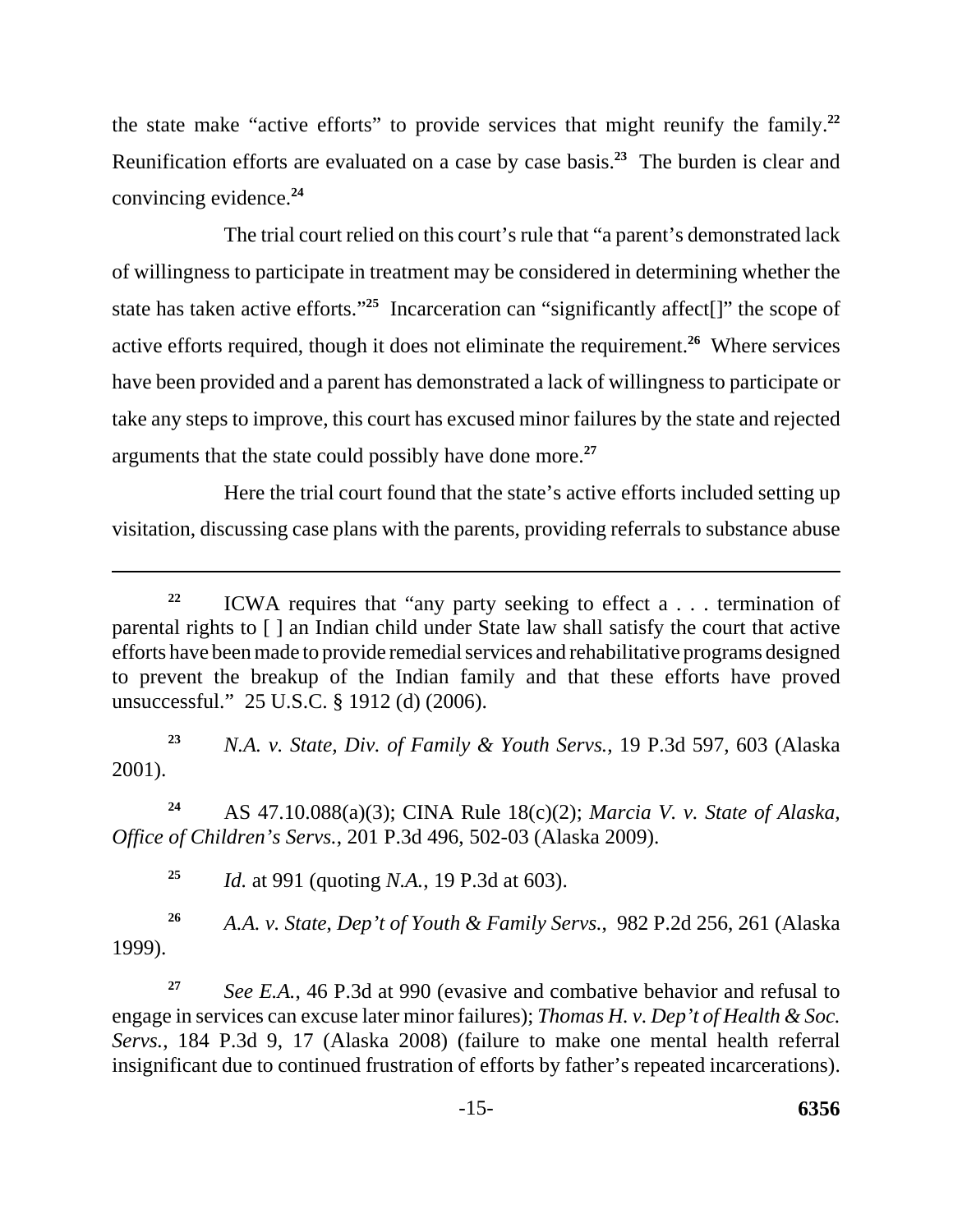### assessments (particularly the walk-in

appointments available at the department), referring Ben to anger management and parenting classes, referring him to the housing program Safe Harbor, and attempting to locate the parents. The court also found a demonstrated lack of willingness to participate, as was the case in *E.A.*, where we found that evasive and combative behavior and refusal to engage in services excused later minor failures on OCS's part.**<sup>28</sup>** The court also found that Ben intentionally evaded the department.

OCS repeatedly attempted to maintain contact with Ben, arrange visitation, and convince him to maintain clean urinalysis and obtain substance abuse screening. Ben disappeared for months at a time, from January through early March 2006, from October 2006 until April 2007, and from October 2007 through the time of trial in March 2008. Contact was reestablished each time only because OCS located Ben in prison and contacted him. Ben argues that after he told his first caseworker Morino that "all bets were off" after the removal of Nicole, she decided not to renew the scheduled urinalysis for February 2006 or make other remedial efforts. However, she did not have working phone numbers for Ben at that time and he made no attempt to provide her with contact information. When she located him in jail in March 2006, she e-mailed him to set up visitation. She also told him that no visitation or other action would be taken until Ben had several clean urinalysis tests, and she provided intake packets for substance abuse screening and treatment, but he did not use them.

 Rough, his new caseworker beginning in 2007, searched for Ben and finally located him in jail in March 2007. Again, visitation was set up for him. Rough sent him some information about whom he should contact when he was close to release from jail for a substance abuse assessment. Ben was released early from prison, but did

**<sup>28</sup>** 46 P.3d at 990.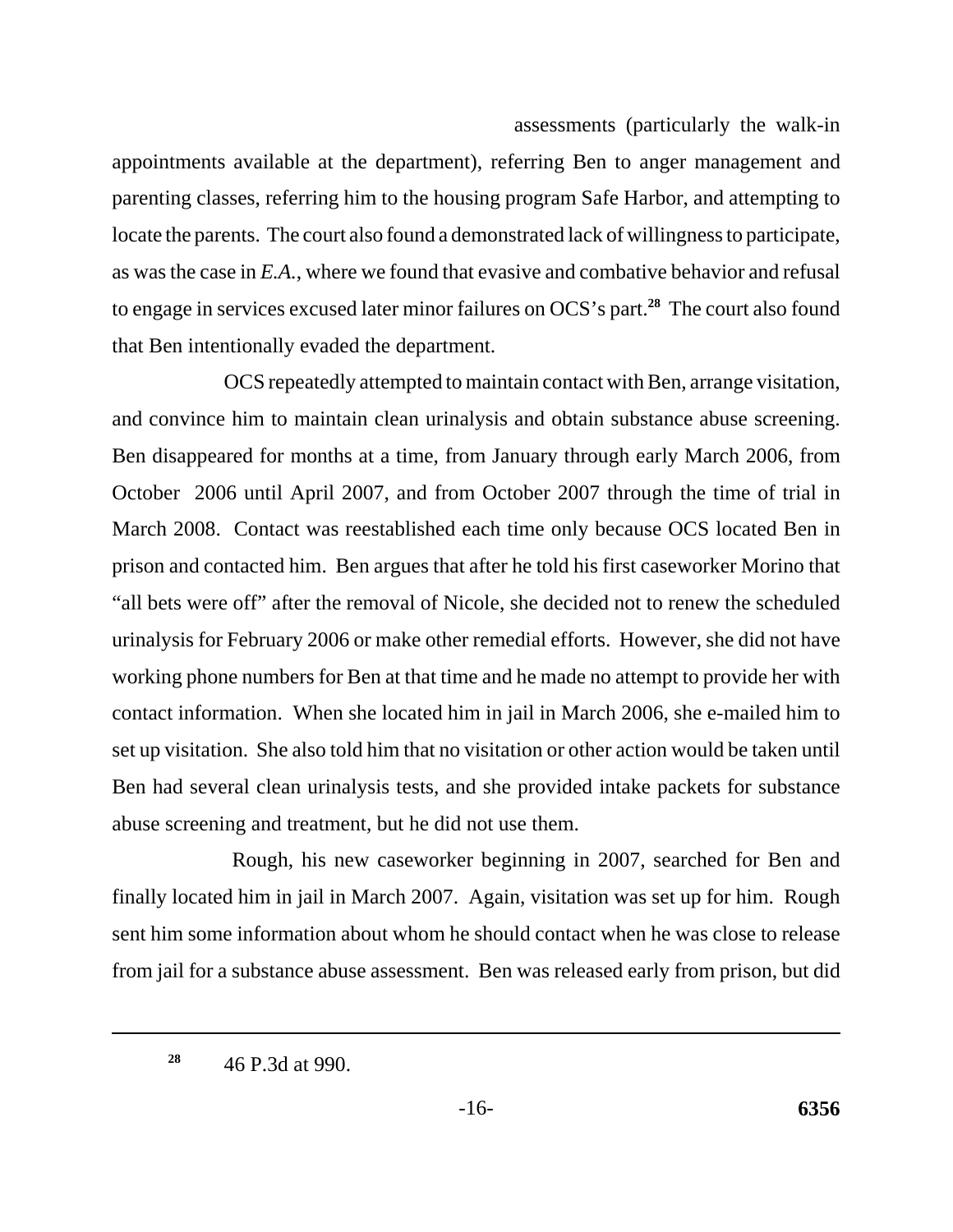not make much progress in his case plan. He was confrontational and uncooperative in meetings with his caseworker and missed many of the urinalysis tests she arranged. She connected him with Safe Harbor, a housing program, but he did not attempt to follow up with them to obtain permanent housing. Then she attempted to approach his outbursts in her meetings with him by arranging an assessment with a psychiatrist, but he did not call the number she gave him to arrange an appointment. Ben disappeared after their last meeting in October 2007.

After the October 2007 agreement in which Ben agreed to an assessment with Dr. Brown and OCS agreed to more visitation, Ben dropped out of sight. Rough testified that she submitted a diligent-inquiry search to the Alaska Public Safety Information Network in early November and contacted relatives to look for him, but could not locate him. Ben did not renew contact with OCS and his new caseworker could not locate him. He called the office once in March and spoke to another caseworker but did not leave contact information for his assigned caseworker to return the call.

The record demonstrated that Ben's actions frustrated the state's efforts. His no-shows at urinalysis, failure to follow up with Safe Harbor and Dr. Brown, and failure to obtain a substance abuse screening demonstrated his lack of willingness to participate in the state's efforts. Most importantly, the state's efforts were unsuccessful because of Ben's long periods of lack of contact. For too many long stretches of time, Ben was unwilling to cooperate minimally or to comply with the urinalysis and visitation that the state did set up for him. Here, therefore, the court's finding that Ben demonstrated a general lack of willingness to participate is not clear error, and there was no reason to believe that additional efforts would have made a difference.